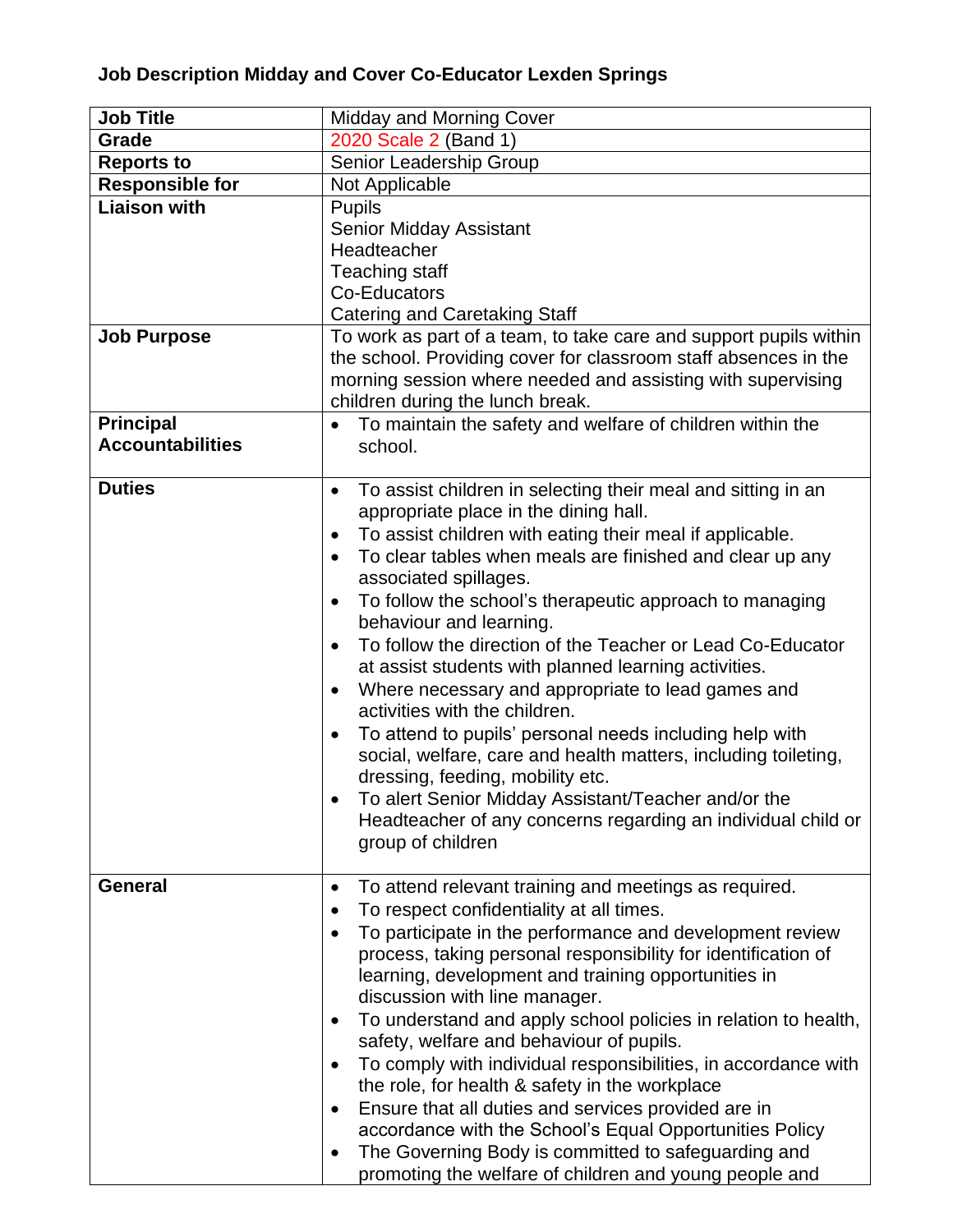|  | expects all staff and volunteers to share in this commitment.<br>The duties above are neither exclusive nor exhaustive and<br>the postholder may be required by the Headteacher to carry<br>out appropriate duties within the context of the job, skills and<br>grade. |
|--|------------------------------------------------------------------------------------------------------------------------------------------------------------------------------------------------------------------------------------------------------------------------|
|--|------------------------------------------------------------------------------------------------------------------------------------------------------------------------------------------------------------------------------------------------------------------------|